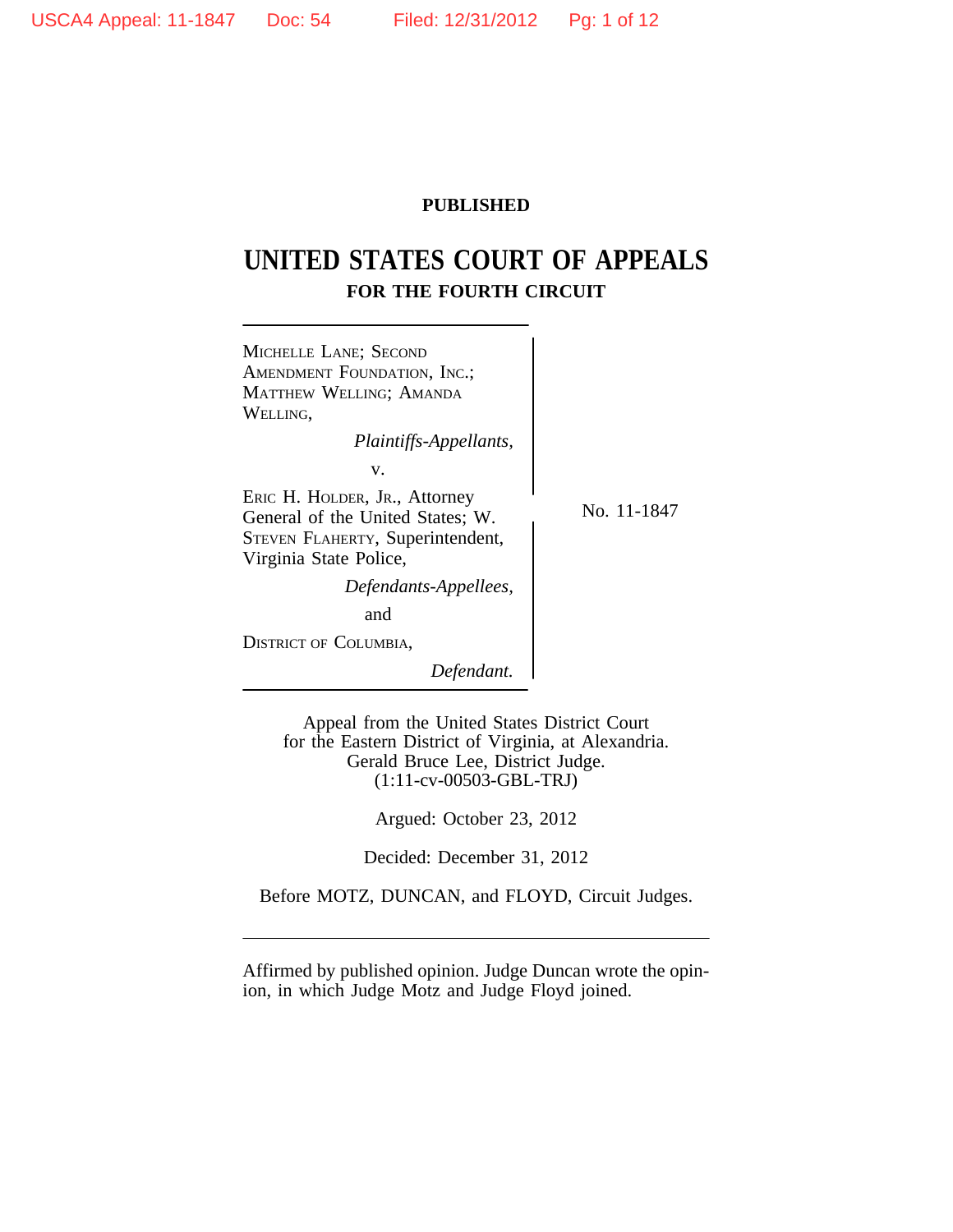### **COUNSEL**

**ARGUED:** Alan Gura, GURA & POSSESSKY, PLLC, Alexandria, Virginia, for Appellants. Anisha S. Dasgupta, UNITED STATES DEPARTMENT OF JUSTICE, Washington, D.C.; Earle Duncan Getchell, Jr., OFFICE OF THE ATTORNEY GENERAL, Richmond, Virginia, for Appellees. **ON BRIEF:** Tony West, Assistant Attorney General, Michael S. Raab, UNITED STATES DEPARTMENT OF JUSTICE, Washington, D.C.; Neil H. MacBride, United States Attorney, Alexandria, Virginia, for Appellee Eric H. Holder, Jr. Kenneth T. Cuccinelli, II, Attorney General, Wesley G. Russell, Jr., Deputy Attorney General, Catherine Crooks Hill, Senior Assistant Attorney General, OFFICE OF THE ATTORNEY GENERAL, Richmond, Virginia, for Appellee W. Steven Flaherty.

#### **OPINION**

DUNCAN, Circuit Judge:

Michelle Lane, Amanda and Matthew Welling, and the Second Amendment Foundation ("SAF") (collectively, "the plaintiffs") filed a pre-enforcement challenge to the constitutionality of a federal statute restricting interstate transfers of handguns, 18 U.S.C. § 922(b)(3); a federal regulation implementing that statute, 27 C.F.R. § 478.99; and a Virginia law prohibiting Virginia firearms dealers from selling handguns to non-residents of Virginia, Va. Code section 18.2-308.2:2. The district court dismissed their complaint on standing grounds. It concluded that any injury to the plaintiffs resulted from decisions made by third parties rather than the application of the challenged laws to them directly, and therefore, that they lacked standing. On appeal, the plaintiffs argue that their alleged injuries are traceable to the challenged laws. For the reasons that follow, we affirm.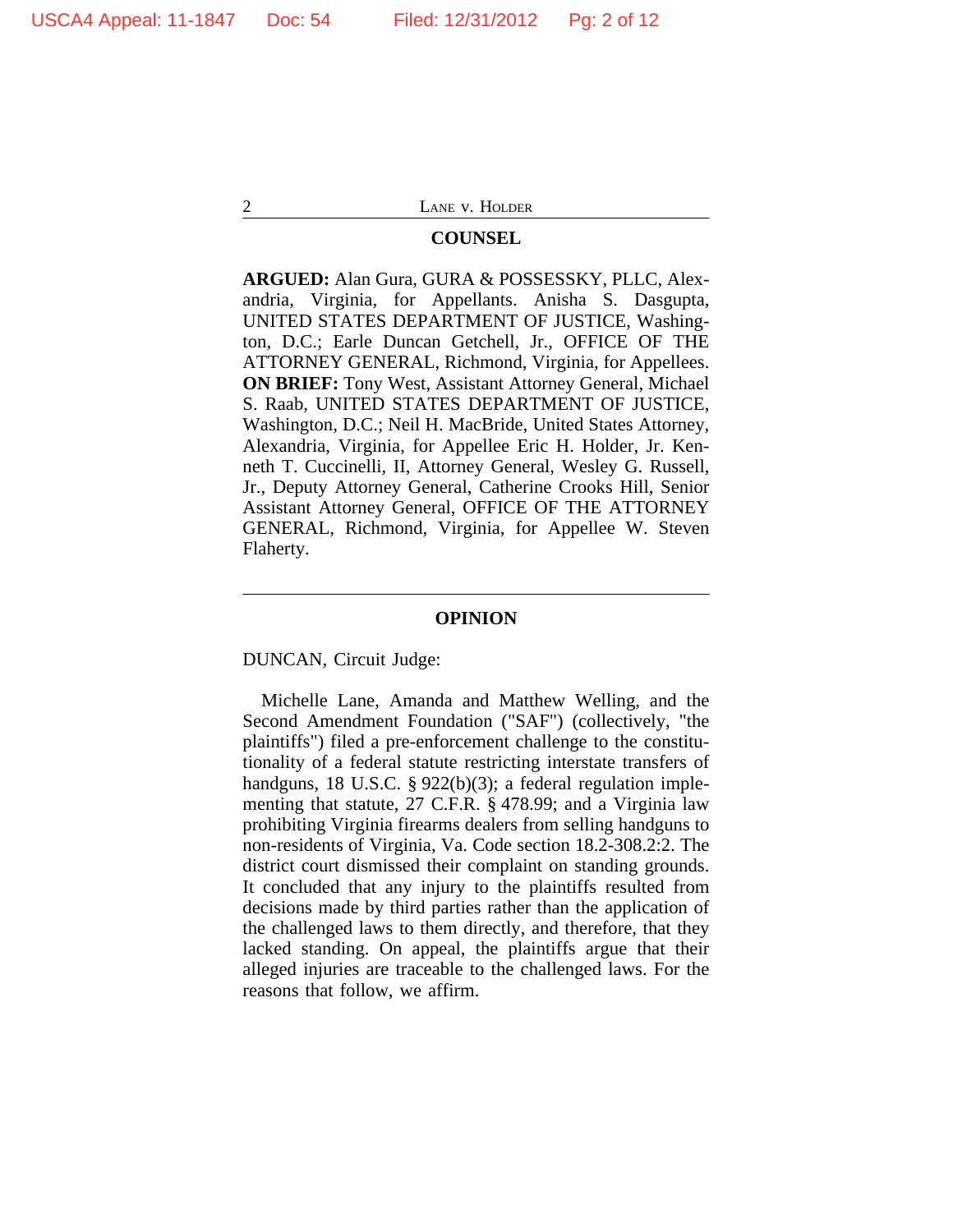# A.

I.

Congress enacted the federal statute at issue, 18 U.S.C. § 922(b)(3), part of the Gun Control Act of 1968, Pub. L. No. 90-618, 82 Stat. 1213, "to strengthen Federal controls over interstate and foreign commerce in firearms and to assist the States effectively to regulate firearms traffic within their borders." H.R. Rep. No. 90-1577, at 6 (1968), *reprinted in* 1968 U.S.C.C.A.N. 4410, 4411. One of the mechanisms for doing so was a requirement that interstate transfers of firearms take place through federal firearms licensees ("FFLs"). 18 U.S.C.  $\S 922(a)(1)-(5)$ . Under the federal statute, a buyer may purchase a handgun from an out-of-state source, but that source must be a FFL and the buyer must arrange for the handgun to be delivered to an in-state FFL, from whom the buyer may retrieve the gun. *See id.* § 922(b). In contrast, FFLs may sell or deliver a rifle or shotgun to an out-of-state resident if the transferee meets in person with the FFL in the state where she wishes to buy the firearm and if the transfer complies with the laws of both the transferee's and transferor's states. The Bureau of Alcohol, Tobacco and Firearms issued implementing regulations that closely track the federal statute. *See* 27 C.F.R. § 478.99.

Virginia's statute likewise permits the sale or transfer of a rifle or shotgun to a non-resident of Virginia, but prohibits the direct sale or transfer of a handgun to a non-resident. Va. Code sections  $18.2\n-308.2\n2(B)(5)$ , (C). As with the federal statute, to sell or transfer a handgun to a non-resident, the firearms dealer must send the gun to a firearms dealer in the nonresident's home state, from whom the buyer may retrieve the gun. *Id.*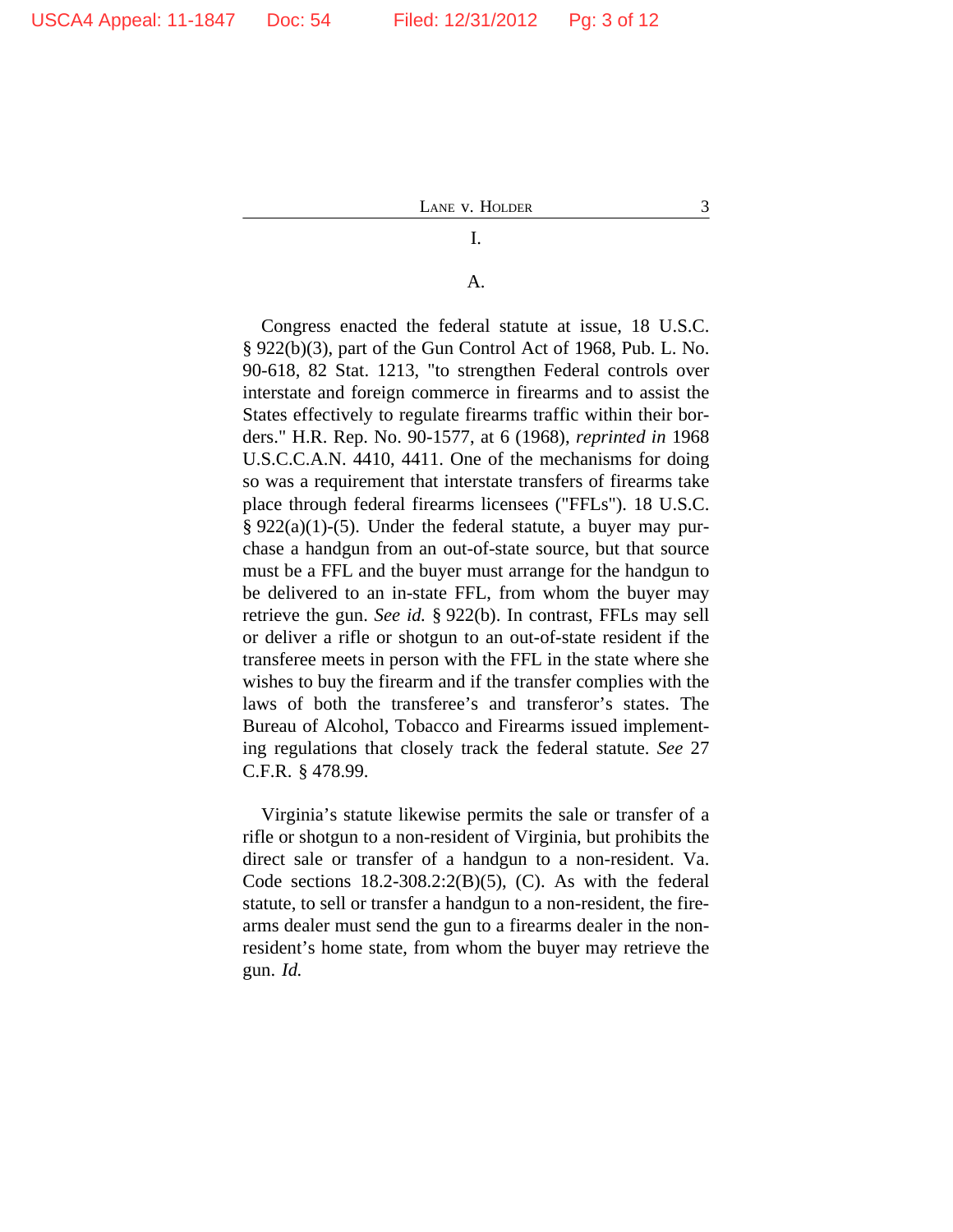B. 4 LANE v. HOLDER

# Lane and the Wellings are residents of Washington, D.C. who wish to acquire handguns from other states. Lane ordered two handguns from a FFL in Virginia. She was originally unable to take possession of the handguns, as Washington, D.C.'s sole FFL, Charles Sykes, had lost his lease and was no longer in business.<sup>1</sup> She contends that but for the interstate handgun transfer prohibitions, she would have taken possession of the handguns directly in the Virginia store. Since the time of the district court's dismissal of this case, Sykes has reestablished his business, and Lane has been able to acquire one of her out-of-state handguns from him. To obtain a gun moving interstate from Sykes, Washington, D.C. residents must pay a transfer fee. The Wellings hoped to acquire a handgun from Amanda Welling's father, who wished to transfer the gun to her through a Virginia FFL. Generally, Lane and the Wellings assert that they "would participate more frequently in the market for handguns but for the interstate handgun transfer ban." Appellants' Br. at 18. They find the various transactions they must undertake to acquire a handgun "burdensome and expensive." *Id.*

SAF is a non-profit membership organization with members from across the country, including Washington, D.C. and Virginia. Its purposes include "promoting the exercise of the right to keep and bear arms; and education, research, publishing and legal action focusing on the Constitutional right to privately own and possess firearms, and the consequences of gun control." J.A. 29. SAF contends that the challenged laws have caused it to expend resources in response.

**<sup>1</sup>**There was some dispute below about whether there were any FFLs in business in Washington, D.C. at the time this case was before the district court. The district court assumed for purposes of argument that the plaintiffs were presently unable to receive interstate transfers of handguns because there were no FFLs operating in Washington, D.C. At this juncture, however, the parties agree that at least one FFL operates in Washington, D.C.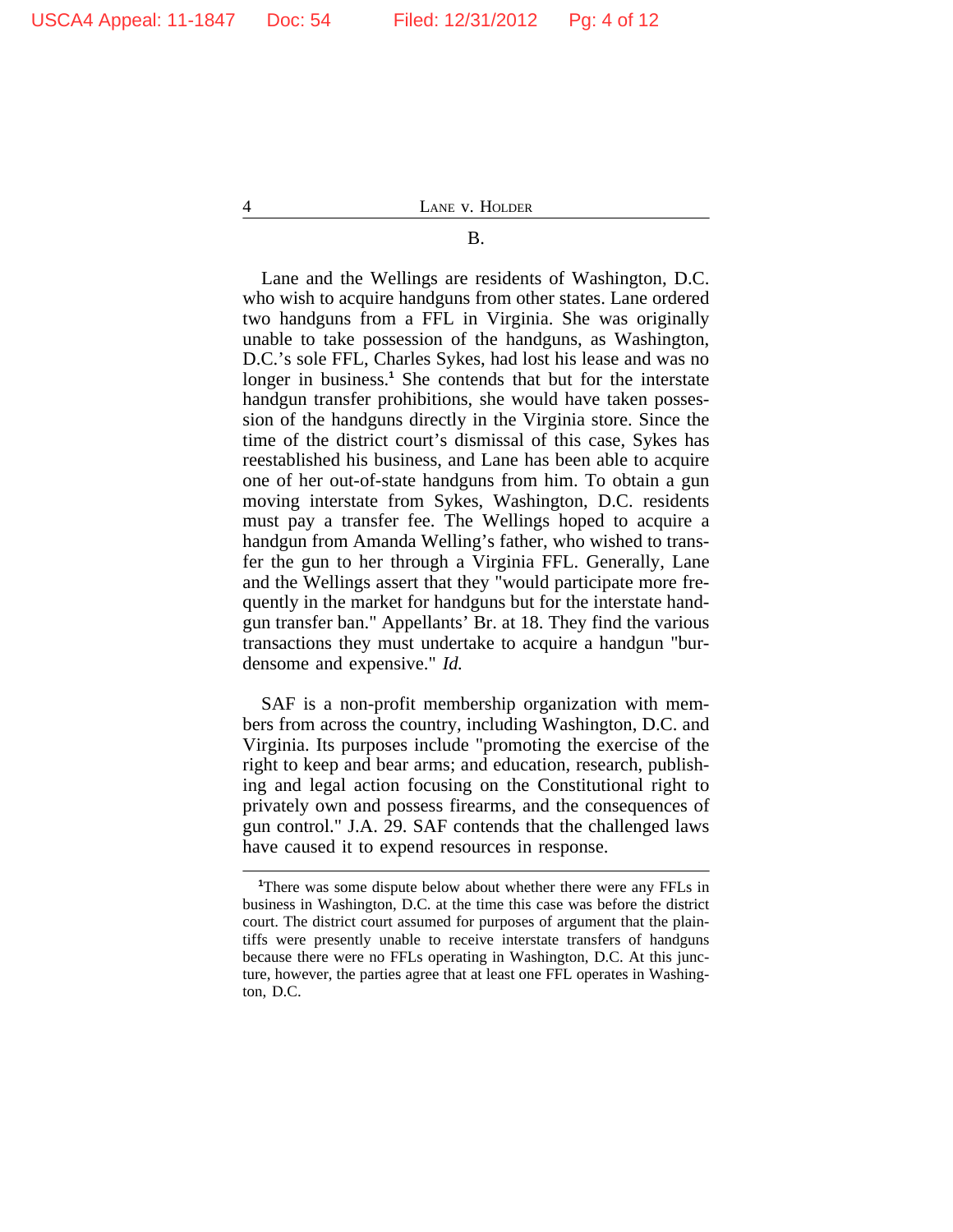#### II.

The plaintiffs sought injunctive and declaratory relief against Eric Holder, Jr., in his official capacity as Attorney General of the United States, and W. Stephen Flaherty, in his official capacity as Superintendent of the Virginia State Police, to prevent enforcement of 18 U.S.C. § 922(b)(3), 27 C.F.R. § 478.99, and Va. Code section 18.2-308.2:2, to the extent these laws prohibit the acquisition of handguns by outof-state residents.**<sup>2</sup>** The plaintiffs moved for a preliminary injunction. In a hearing on that motion, the district court dismissed the case for lack of standing. The plaintiffs now appeal.

## III.

To have standing, a plaintiff must be able to show:

(1) it has suffered an "injury in fact" that is (a) concrete and particularized and (b) actual or imminent, not conjectural or hypothetical; (2) the injury is fairly traceable to the challenged action of the defendant; and (3) it is likely, as opposed to merely speculative, that the injury will be redressed by a favorable decision.

*Friends of the Earth, Inc. v. Laidlaw Envtl. Servs. (TOC), Inc.*, 528 U.S. 167, 180–81 (2000).

We review a district court's decision to dismiss for lack of standing de novo. *See Doe v. Obama*, 631 F.3d 157, 160 (4th Cir. 2011).

**<sup>2</sup>**The complaint also challenged Washington, D.C. municipal regulations, which have since been modified. Upon Washington, D.C.'s amendment of its regulations, the plaintiffs moved to dismiss their claims against Washington, D.C., and we granted their motion.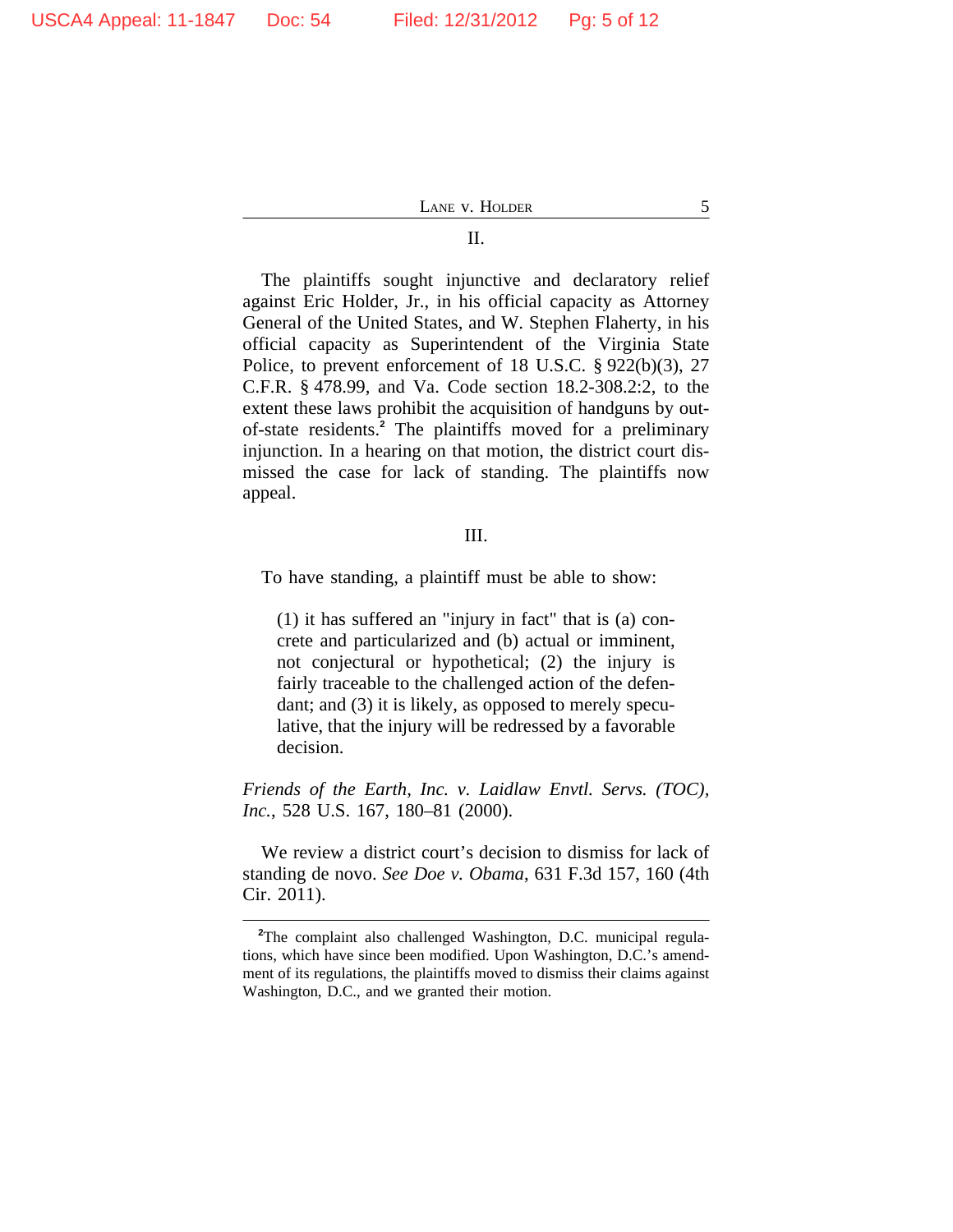1.

A.

To establish an injury in fact as required by the first prong of our standing analysis, the plaintiffs must demonstrate that their claim rests upon "a distinct and palpable injury" to a legally protected interest. *Warth v. Seldin*, 422 U.S. 490, 501 (1975). This injury must "affect the plaintiff[s] in a personal and individual way." *Lujan v. Defenders of Wildlife*, 504 U.S. 555, 560 n.1 (1992).

The plaintiffs assert that the challenged laws result in "a restriction on the range of retailers available to consumers of constitutionally-protected articles." Appellants' Br. at 23. This, they contend, constitutes a constitutional injury that has frequently been considered sufficient for standing by the Supreme Court. We find that because the challenged regulations do not affect the plaintiffs directly, their situation is distinguishable from the cases in which the Supreme Court has deemed such a restriction to constitute an injury in fact.

A plaintiff who alleges an injury based on restriction of distribution channels may be able to show standing if the defendant's actions directly affect that plaintiff. For instance, the Supreme Court found that a distributor of contraceptives had standing to challenge a law barring all but licensed pharmacists from selling contraceptives. *Carey v. Pop. Servs. Int'l*, 431 U.S. 678, 682-83 (1977). In *Carey*, however, the lead plaintiff was a distributor directly regulated by the law being challenged. *Id.* The plaintiffs in this case are in a fundamentally different situation, as the laws and regulations they challenge do not apply to them but rather to the FFLs from whom they would buy handguns. It is the absence of a direct effect that distinguishes the facts before us from those in decisions on which plaintiffs seek to rely.

Consumers burdened by regulation of the sellers they transact with may be able to establish that they have suffered an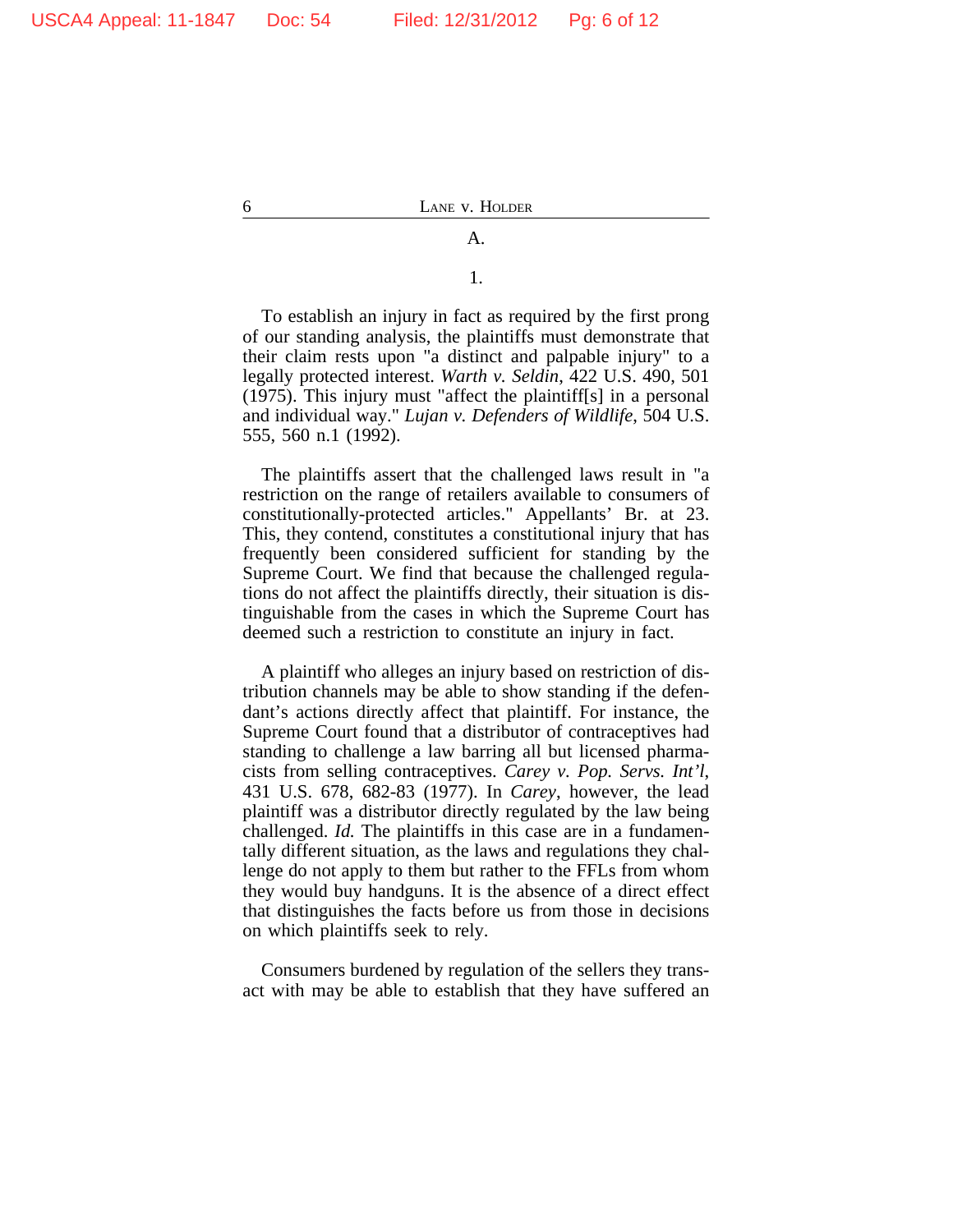injury in fact, as the Supreme Court has made clear in the context of Commerce Clause litigation. *See Gen. Motors Corp. v. Tracy*, 519 U.S. 278, 286 (1997) (holding that "cognizable injury from unconstitutional discrimination against interstate commerce does not stop at members of the class against whom a State ultimately discriminates, and customers of that class may also be injured," as is the case when a customer is liable to pay a tax when buying from an out-of-state producer). Again, however, the plaintiffs in *Tracy* were burdened directly, as the government required them to pay a tax upon buying products from out-of-state sellers. *See Ben Oehrleins & Sons & Daughter, Inc. v. Hennepin County*, 115 F.3d 1372, 1381 (8th Cir. 1997) (concluding that *Tracy* and related Commerce Clause cases "do not stand for the proposition that consumers paying the end-line cost of an economic regulation have standing to challenge the regulation under the Commerce Clause," because plaintiffs in those cases "were not alleging that they incurred a passed-on cost; rather, the plaintiffs—not the out-of-state entities—were directly assessed the challenged taxes"). No such government-imposed assessment is levied against the plaintiffs here.

In a somewhat different context, several of our sister circuits have found standing for wine consumers prevented from acquiring wine directly from out-of-state wine sellers as a result of marketplace regulation. *See Freeman v. Corzine*, 629 F.3d 146, 154 (3d Cir. 2010); *Bridenbaugh v. Freeman-Wilson*, 227 F.3d 848, 849-850 (7th Cir. 2000). The plaintiffs in those cases alleged that they were unable to acquire the wines they wished to purchase through interstate commerce. Here, the plaintiffs are not prevented from obtaining the handguns they desire. At worst, they are burdened by additional costs and logistical hurdles.

These minor inconveniences are distinct from an absolute deprivation. To obtain a handgun from another state, the plaintiffs must pay a transfer fee and visit multiple FFLs, but the laws do not prevent them from exercising their Second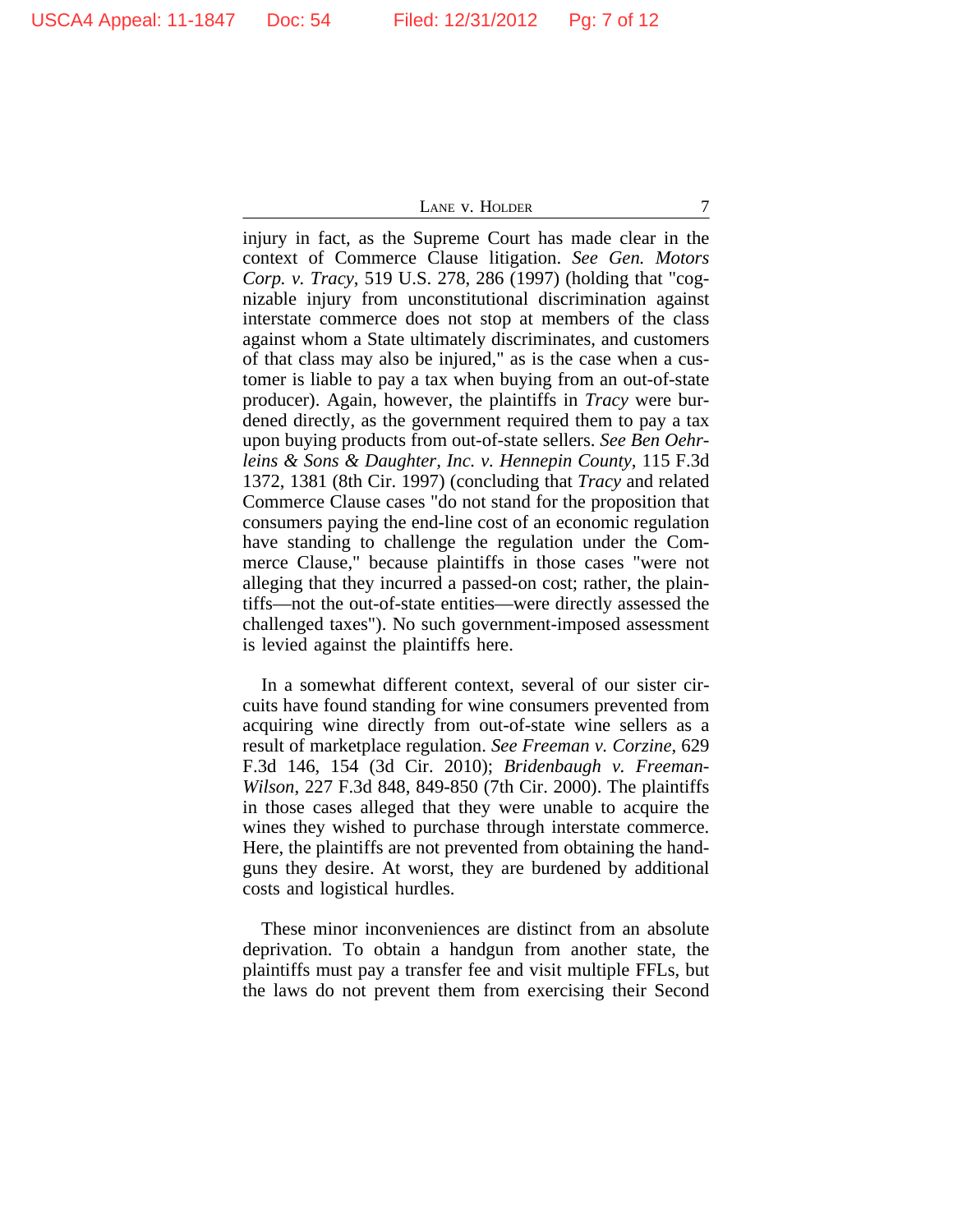Amendment right to bear arms. This case thus differs from those in which courts have found standing for plaintiffs prevented outright from obtaining or possessing firearms. *See, e.g.*, *Ezell v. Chicago*, 651 F.3d 684, 695, 698 (7th Cir. 2011) (finding standing where plaintiffs complained that a ban on firing ranges within the city, accompanied by a requirement that firearm owners have completed training at a firing range, unconstitutionally impaired their Second Amendment right, emphasizing that "the occasional expense and inconvenience of having to travel to a firing range in the suburbs . . . [is] not the relevant constitutional harm"); *Dearth v. Holder*, 641 F.3d 499, 502-03 (D.C. Cir. 2011) (finding standing where a regulation prevented plaintiff from legally obtaining a firearm in the United States at all). The plaintiffs in this case do not allege such an injury. In fact, at least one of them has been able to purchase a handgun since the beginning of this litigation.**<sup>3</sup>**

Because the challenged laws do not burden the plaintiffs directly, and because the plaintiffs are not prevented from acquiring the handguns they desire, they do not allege an injury in fact.

2.

Even if the plaintiffs could demonstrate injury in fact, they must still establish that their alleged injury is traceable to the challenged laws.**<sup>4</sup>** The plaintiffs contend that the district court erred in finding that they failed to do so. The plaintiffs allege that their injury stems from an inability to obtain their firearms from a store in Virginia, which inhibits them from

**<sup>3</sup>**For the same reason, *Doe v. Bolton*, 410 U.S. 179 (1973), which the plaintiffs cite in arguing that a restriction in distribution channels constitutes an injury in fact, is distinguishable. As in *Dearth* and *Ezell*, the challenged law in *Doe* prevented the plaintiff from exercising a constitutional right.

<sup>&</sup>lt;sup>4</sup>Like the district court, the plaintiffs focus on the element of traceability. Because we agree with the district court that traceability is absent, we do not reach the separate requirement of redressability.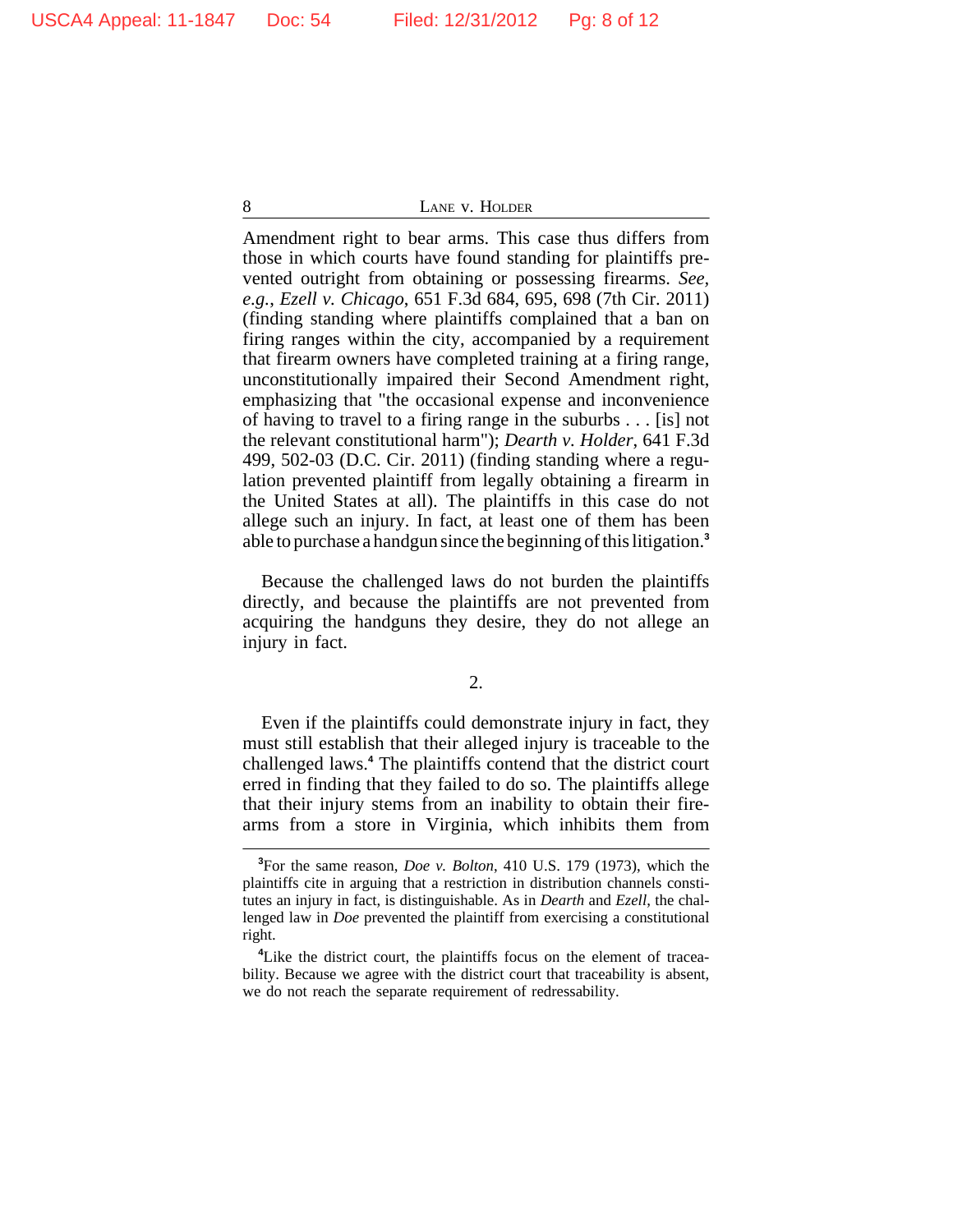obtaining the handguns they want in the manner they desire. The plaintiffs argue that the associated burden and expense is a direct consequence of the challenged laws.

As the district court noted, however, any injury to the plaintiffs is caused by decisions and actions of third parties not before this court rather than by the laws themselves. For this reason, they face an uphill battle in establishing traceability. "[W]hen a plaintiff is not the direct subject of government action, but rather when the 'asserted injury arises from the government's allegedly unlawful regulation (or lack of regulation) of someone else,' satisfying standing requirements will be 'substantially more difficult.'" *Frank Krasner Enters., Ltd. v. Montgomery County*, 401 F.3d 230, 234–35 (4th Cir. 2005) (quoting *Lujan*, 504 U.S. at 562).

In *Krasner*, a gun show promoter and a gun show exhibitor sought to challenge a law that would revoke a subsidy from any venue that allowed the display or sale of guns on site. *Id.* at 232. In response to the law, the venue in which the gun show promoter had regularly leased space declined to renew its lease. *Id.* We determined that the plaintiffs could not establish traceability, as the "purported injury . . . is not directly linked to the challenged law because an intermediary . . . stands directly between the plaintiffs and the challenged conduct in a way that breaks the causal chain." *Id.* at 236.

In challenging laws that do not apply directly to would-be handgun purchasers, Lane and the Wellings are in a similar posture to that of the plaintiffs in *Krasner*.<sup>5</sup> As was true there,

**<sup>5</sup>**The plaintiffs aver that if they take possession of handguns in Virginia, they will be arrested and prosecuted. Whether or not this is true, the law prohibits FFLs from conveying the handguns to the plaintiffs in Virginia in the first place. Moreover, the plaintiffs' attempts to analogize this case to *Dearth*, 641 F.3d 499, are unavailing. In that case, the law at issue precluded the plaintiff from purchasing a firearm altogether. *Id.* at 504. The standing question in *Dearth* was whether the plaintiff alleged an injury in fact; traceability was not at issue. *Id.*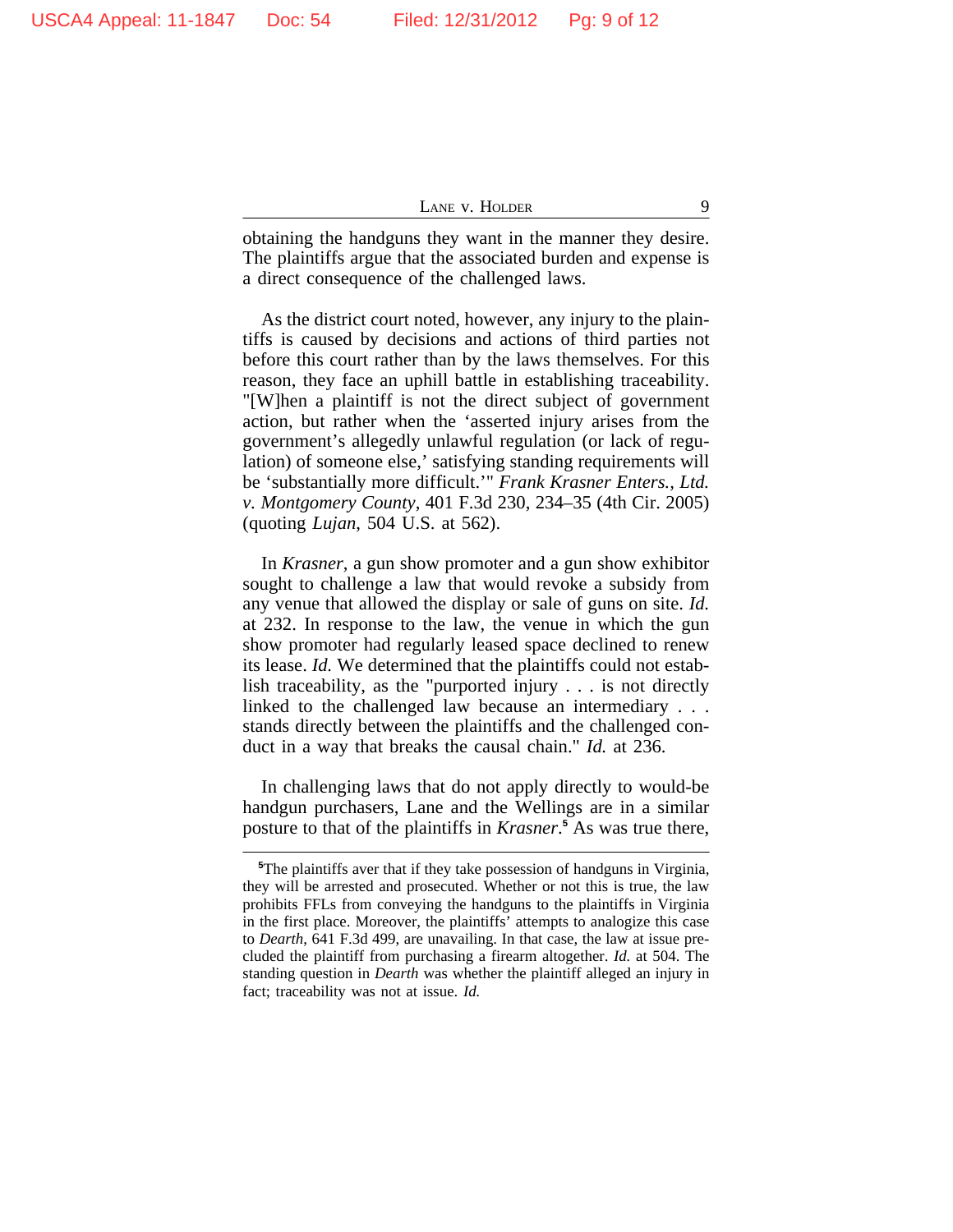the costs the plaintiffs complain of are not traceable to the laws they challenge, but to the FFLs that charge transfer fees. *See Krasner*, 401 F.3d at 232; *see also San Diego County Gun Rights Comm. v. Reno*, 98 F.3d 1121, 1130 (9th Cir. 1996) (holding that plaintiffs lacked standing to challenge legislation that, by banning certain guns, resulted in dealers raising prices on guns and ammunition the plaintiffs wished to purchase, because "nothing in the Act directs manufacturers or dealers to raise the price of regulated weapons."); *cf. Common Cause v. Dep't of Energy*, 702 F.2d 245, 251 (D.C. Cir. 1983) (noting that "where injury is alleged to occur within a market context, the concepts of causation and redressability become particularly nebulous and subject to contradictory, and frequently unprovable, analyses"). Nothing in the challenged legislation or regulations directs FFLs to impose such charges. Because any harm to the plaintiffs results from the actions of third parties not before this court, the plaintiffs are unable to demonstrate traceability.

#### B.

The plaintiffs argue that even if Lane and the Wellings lack standing, SAF should still be able to bring this action.**<sup>6</sup>** In determining whether an organization has standing, we must conduct the same inquiry as in the case of an individual. *See Havens Realty Corp. v. Coleman*, 455 U.S. 363, 378 (1982).

An organization may suffer an injury in fact when a defen-

**<sup>6</sup>**Because Lane and the Wellings do not have standing to sue, it follows that SAF does not have associational standing. An association has standing when "(a) its members would otherwise have standing to sue in their own right; (b) the interests it seeks to protect are germane to the organization's purpose; and (c) neither the claim asserted nor the relief requested requires the participation of individual members in the lawsuit." *Hunt v. Washington State Apple Adver. Comm'n*, 432 U.S. 333, 343 (1977). SAF fails the first prong of *Hunt*'s associational standing test. Thus, if SAF were to have standing, it would be as a result of independent injury to it as an organization.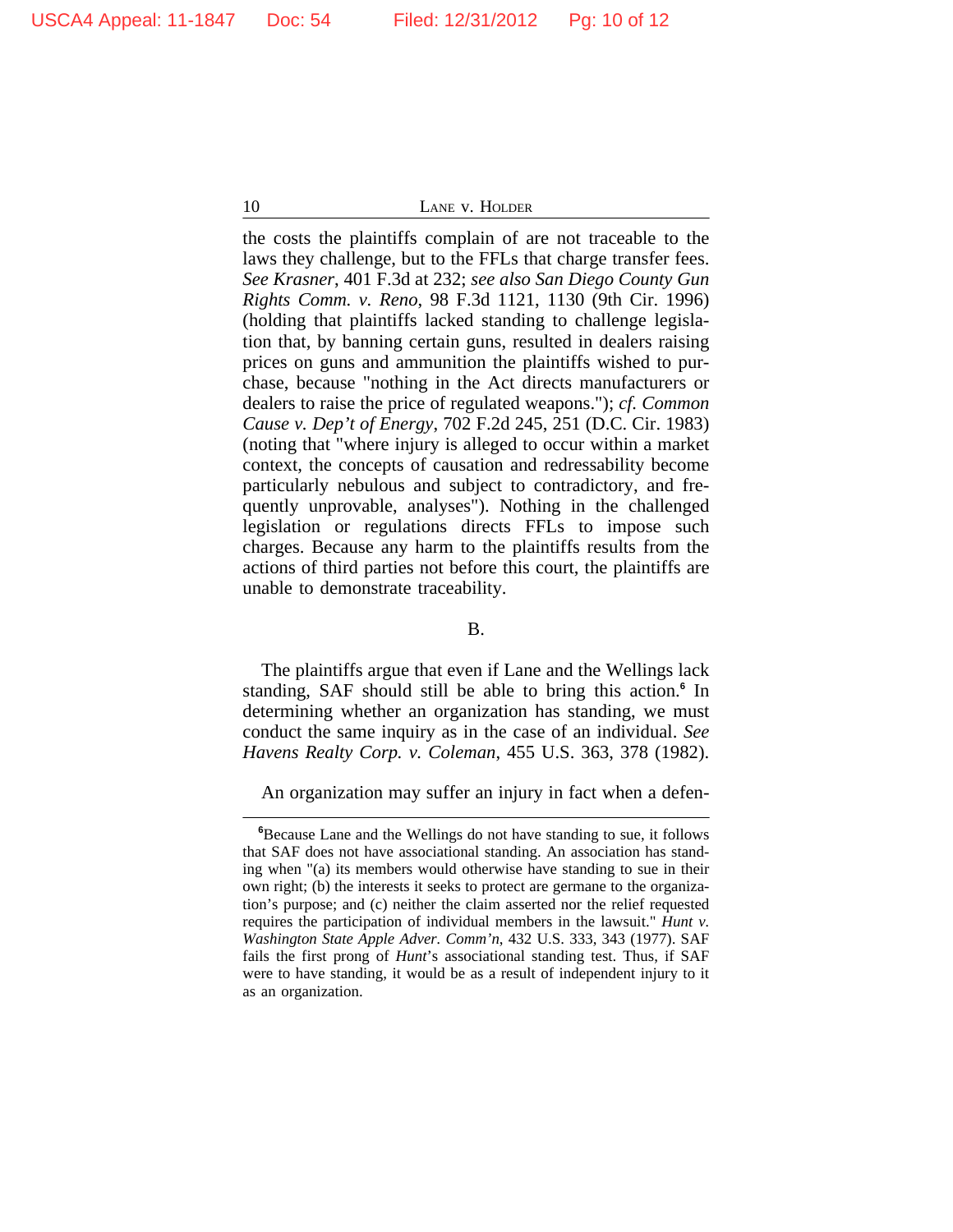dant's actions impede its efforts to carry out its mission. *See id.* at 379. For instance, in *Havens*, an organization dedicated to promoting equal opportunity in housing sued a real estate company that allegedly practiced racial steering. Because the defendant's alleged practices "perceptibly impaired [the organization's] ability to provide counseling and referral services for low- and moderate-income homeseekers," a key component of the plaintiff organization's mission, that plaintiff suffered an injury in fact. *Id.*

The plaintiffs analogize SAF's position to that of the organization in *Havens*. Part of the harm to the organization in *Havens* took the form of a drain on its resources, and here the plaintiffs likewise assert that SAF has been injured because its "resources are taxed by inquiries into the operation and consequences of interstate handgun transfer provisions." Appellants' Br. at 33.

This "mere expense" to SAF does not constitute an injury in fact, however. Although a diversion of resources might harm the organization by reducing the funds available for other purposes, "it results not from any actions taken by [the defendant], but rather from the [organization's] own budgetary choices." *Fair Emp't Council of Greater Washington, Inc. v. BMC Mktg. Corp.*, 28 F.3d 1268, 1276 (D.C. Cir. 1994). To determine that an organization that decides to spend its money on educating members, responding to member inquiries, or undertaking litigation in response to legislation suffers a cognizable injury would be to imply standing for organizations with merely "abstract concern[s] with a subject that could be affected by an adjudication." *Simon v. E. Ky. Welfare Rights Org.*, 426 U.S. 26, 40 (1976); *see BMC Mktg.*, 28 F.3d at 1277; *Ass'n for Retarded Citizens of Dallas v. Dallas County Mental Health & Mental Retardation Ctr. Bd. of Trustees*, 19 F.3d 241, 244 (5th Cir. 1994) (noting that finding standing for an organization that redirects some of its resources to litigation and legal counseling in response to actions of another party would "impl[y] that any sincere plaintiff could bootstrap